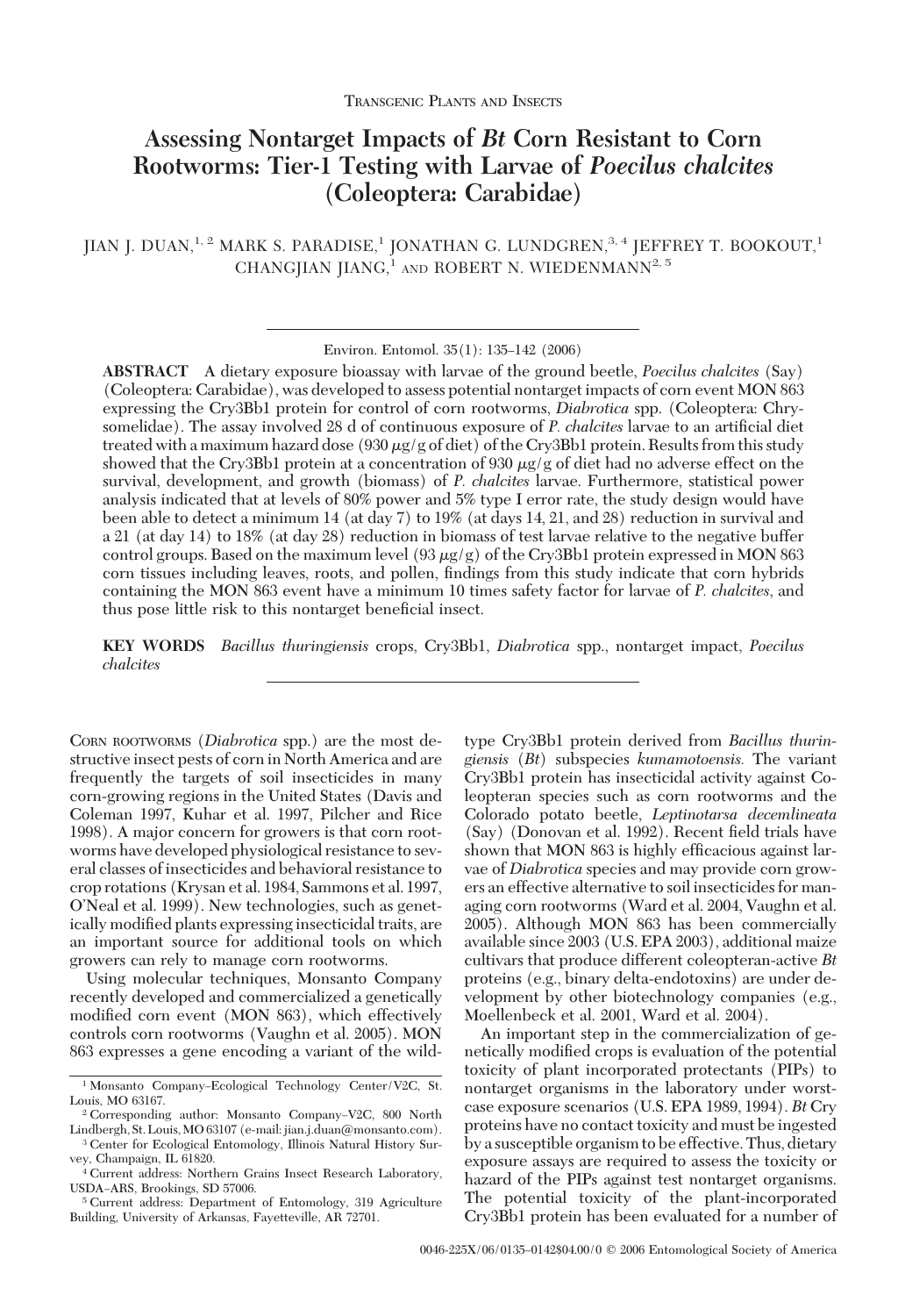nontarget organisms, including honey bees, ladybird beetles, lacewings, springtails, and parasitic wasps through laboratory dietary exposure assays (U.S. EPA 2003, Ward et al. 2004), as well as in small-scale field studies (Al-Deeb and Wilde 2003, Al-Deeb et al. 2004).

One group of nontarget organisms that has been largely ignored in nontarget testing with PIPs is ground beetles (Coleoptera: Carabidae) (e.g., O'Callaghan et al. 2005). In particular, the larval stage of Carabidae has not been tested for potential nontarget impacts of genetically modified plants expressing a coleopteran-active insecticidal protein such as Cry3Bb1, in part because of the difficulty associated with maintaining most species of ground beetles in laboratory cultures (Tomlin 1975, Goulet 1976). Ground beetles are an abundant and diverse group of insect predators that consume both insect pests and weed seeds (Lövei and Sunderland 1996, Kromp 1999, Tooley and Brust 2002, Lundgren et al. 2005b). In addition to their role in pest management, ground beetle communities are useful bio-indicators of farm and pest management practices (Lövei and Sunderland 1996, Kromp 1999, Perner 2003, Lundgren et al. 2005b). Recent advancements in carabid rearing based on an artificial diet (Lundgren et al. 2005a) have made it possible to evaluate the potential effects of *Bt* Cry proteins through dietary exposure assays.

*Poecilus chalcites* (Say) is a carnivorous carabid commonly encountered in crop habitats throughout North America east of the Rocky Mountains (Bousquet and Larochelle 1993). This predator consumes a number of crop pests, including western corn rootworm (*Diabrotica virgifera virgifera* LeCounte; Kirk 1975), corn earworm [*Helicoverpa zea* (Boddie); Lesiewicz et al. 1982], black cutworm [*Agrotis ipsilon* (Hufnagel); Lund and Turpin 1977], and armyworm [*Pseudaletia unipuncta* (Haworth); Clark et al. 1994]. *P. chalcites* currently is being considered for use as a surrogate insect predator species in tier-I testing for plant-incorporated insecticidal proteins that have activity against coleopteran pests (such as Cry3Bb1 protein in*Bt* corn for control of corn rootworms; U.S. EPA 2003). In this study, a dietary exposure assay was developed to evaluate the potential hazard of the Cry3Bb1 protein expressed in MON 863 corn to larvae of the agriculturally important ground beetle, *P. chalcites.*

# **Materials and Methods**

**Insects.** Larvae of *P. chalcites* originated from eggs laid by adults collected between April and September in agricultural habitats (corn, soybean, and organic vegetable) in Champaign, IL, 2001–2003. On collection, adults of *P. chalcites* were identified using morphological features (Lindroth 1966), and voucher specimens were placed in the arthropod collection of the Illinois Natural History Survey, Champaign, IL (accession nos. 44366-44370). Field-collected P. chal*cites* adults were cultured in the laboratory according to procedures described by Lundgren et al. (2005a).

**Table 1. Recipe for meridic diet used for rearing** *P. chalcites* **larvae in dietary assays (adapted from Lundgren et al. 2005a)**

| Ingredients <sup>a</sup> blended for 3 min                                   | Amount          |
|------------------------------------------------------------------------------|-----------------|
| Cat food (Iam's adult maintenance formula)                                   | 46.6 g          |
| Distilled water (soak the cat food in this<br>water until soft) <sup>b</sup> | $93 \text{ ml}$ |
| Raw chicken egg (one)                                                        | 53g             |
| Vitamin solution <sup><math>c</math></sup>                                   | $1.5$ ml        |
| Sorbic acid                                                                  | 1 <sub>g</sub>  |
| Tetracycline                                                                 | 0.5g            |
| Ingredients blend for an additional 1 min                                    |                 |
| Agar                                                                         | 3g              |
| Boiling water <sup>b</sup>                                                   | $70 \text{ ml}$ |

 $^a$  This recipe makes  ${\approx}300$  ml of diet.  $^b$  The amount of water may be adjusted to compensate for the amount of dosing solution needed to achieve the target concn of the

<sup>c</sup> Vitamin solution was a mixture of the following ingredients: distilled water (100 ml), niacinimide hydrochloride (100 mg), calcium pantothenate (100 mg), riboßavin (50 mg), thiamine hydrochloride (25 mg), pyridoxine hydrochloride (25 mg), folic acid (25 mg), biotin  $(2 \text{ mg})$ , and vitamin  $B_{12}$   $(0.2 \text{ mg})$ .

Females oviposited eggs directly into potting soil, which were incubated in a growth chamber (Percival Scientific, Boone, IA) at  $27 \pm 1.5^{\circ}$ C until larvae hatched.

**Dietary Assay.**Larvae of *P. chalcites*were exposed to a maximum Cry3Bb1 hazard dose of 930  $\mu$ g/g of diet. This maximum hazard dose was  $\approx 10$  times greater than the highest expected environmental concentration of Cry3Bb1 in MON 863 corn plant tissues, as reported by Dudin et al. (2001). The concentration of Cry3Bb1 in MON 863 corn plant tissue was used as a conservative estimate of the potential environmental exposure concentration because there is no information currently available on the concentration of Cry3Bb1 in insect prey, the predominant food source for *P. chalcites.*

Four agar-based artificial diet (Lundgren et al. 2005a) treatments were used, including (1) test substance, Cry3Bb1 at 930  $\mu$ g/g of diet; (2) control substance, 10 mM sodium carbonate/bicarbonate buffer (pH 10) at 0.147 ml/g of diet; (3) reference substance, potassium arsenate at 200  $\mu$ g/g of diet; and (4) water assay control, i.e., diet only. The Cry3Bb1 protein was produced in a heterologous *Escherichia coli* fermentation system and prepared in 10 mM sodium carbonate/bicarbonate buffer (the control substance) for storage and dosing. When not in use, the Cry3Bb1 solution was stored in a  $-80^{\circ}$ C freezer or on dry ice. Potassium arsenate  $(KH_2AsO_4)$  is a known stomach poison to many insects (Metcalf et al. 1962), including *P. chalcites* (J.G.L., unpublished data), and was used as a positive control to evaluate the efficacy of the dietary exposure system for detecting stomach toxins. Ten to 12 larvae  $(< 3 d$  old) were tested for each of the diet treatments, and the experiment was replicated six times. Larvae within a replicate originated from the same group of mated females ( $\approx 60$  individuals).

Artificial diet was prepared by adapting the recipe (Table 1) from Lundgren et al. (2005a). Appropriate amounts of the test, control, and reference substances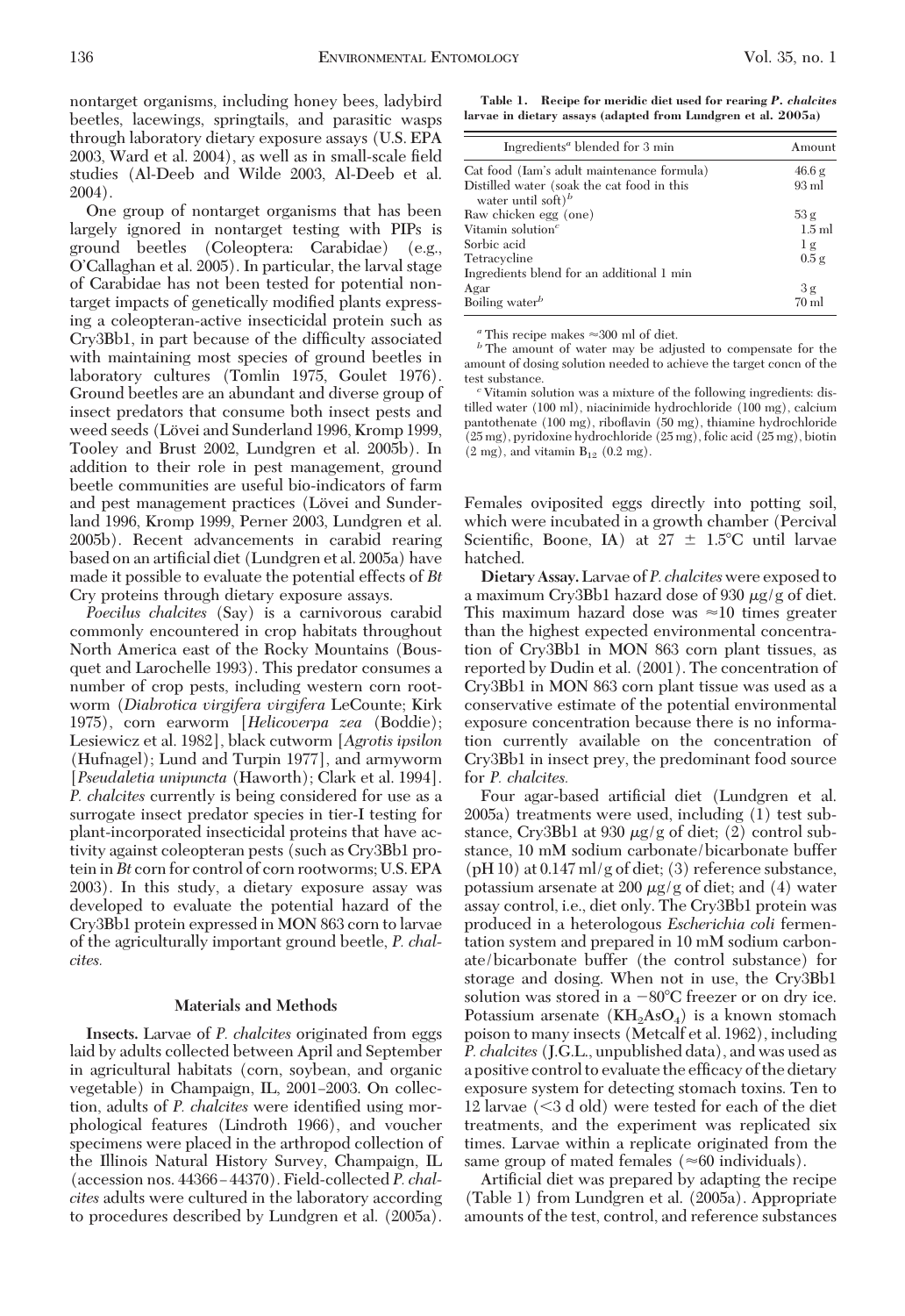were incorporated into the diet suspension with a blender (Waring Commercial Blender, New Hartford, CT) to reach the target concentrations. The diet suspension for each treatment was allowed to solidify in petri dishes or cells of bioassay trays (C-D International, Pitman, NJ) at room temperature. Aliquots of each batch of diet for each treatment were sealed and stored at  $-20^{\circ}\text{C}$  for a maximum of 28 d until use.

For testing, individual larvae were placed into 32-ml plastic cups, each filled with  $\approx 15$  ml of soil (unsterilized Fer-Til soil; Green-Gro Products, Jackson, WI). For each treatment group,  $\approx 0.2$  g of the respective diet was provided to each larva every 48-72 h. The larvae were allowed to feed ad libitum in the test arena. The soil served as critical microhabitat for the test larvae (Lundgren et al. 2005) and was replaced on a weekly basis.

Test larvae were monitored weekly for survival and developmental stage (individual larval instar, pupae, and adults), and once every 2 wk for biomass (weight). Tests were terminated after 28 d of continuous dietary exposure. This 28-d testing period was sufficiently long to encompass all developmental stages of *P. chalcites.* The numbers of larvae that reached the pupal and adult stages were recorded.

**Cry3Bb1 Protein Analysis.** For each batch (replicate) of the test and control diet,  $\approx$ 2-ml subsamples were taken from the top, middle, and bottom of the diet container (150-ml blender cup). One set of the subsamples was immediately frozen at  $-80^{\circ}$ C to confirm the Cry3Bb1 dietary concentration and for homogeneity analysis (i.e., day 0 samples). Another set was immediately placed in a  $-20^{\circ}\mathrm{C}$  freezer for 28 d to analyze the stability of the Cry3Bb1 protein over the duration of the assay. Levels of Cry3Bb1 in 0- and 28-d-old diet samples were estimated using immunodiagnostics (Western blot) analyses.

For the immunodiagnostic analysis, Cry3Bb1 was first extracted from diet samples using Tris-borate buffer (pH 7.8) containing 100 mM Tris-base, 100 mM  $\text{Na}_2\text{B}_4\text{O}_7$ <sup>10</sup> H<sub>2</sub>O, 10 mM MgCl<sub>2</sub>, and 0.05% (vol:vol) Tween-20. The extracts were separated by sodium dodecyl-sulfate polyacrylamide gel electrophoresis (SDS-PAGE) using the Bio-Rad Criterion protein separation system (Hercules, CA). After electrophoresis, separated proteins were transferred to a  $0.2$ - $\mu$ m nitrocellulose membrane at 300 mA for 50 min and blocked overnight using 10% (wt:vol) nonfat dry milk (NFDM) in 10 mM Tris-base, 150 mM NaCl, and 0.05% (vol:vol) Tween-20 (TBST). The membrane was probed for the presence of the Cry3Bb1 protein using a 1:2,500 dilution of purified goat anti-Cry3Bb1 antibodies in TBST with 1% (wt:vol) NFDM for 1 h. Unbound antibodies were removed with three TBST washes (5 min each). Bound antibodies were probed with a 1:5,000 dilution of rabbit anti-goat IgG antibodies conjugated to horseradish peroxidase (Sigma, St. Louis, MO) in TBST with 1% (wt:vol) NFDM for 1 h. Unbound secondary antibodies were rinsed away as previously described. The membrane was incubated in an enhanced chemiluminescence substrate (Amersham, Piscataway, NJ) and exposed to Kodak X- OMAT AR film at varying lengths of time to record an image of the immunoreactive bands. TheWestern blot films were scanned using a Bio-Rad model GS-800 calibrated imaging densitometer and the immunoreactive bands were reduced using Quantity One Software (Version 4.4.0; Bio-Rad). The Cry3Bb1 protein concentration in the carabid diet samples was extrapolated using densitometric analysis from a Cry3Bb1 protein standard curve run on each blot.

In addition, separate sensitive insect bioassays of *L. decemlineata* larvae indicated that Cry3Bb1 protein incorporated into the artificial diet remained biologically active for a minimum of 5 d under environmental conditions similar to those used in this study (J.J.D. and M. S. Paradise, unpublished data). Thus, the frequent diet changes (every  $48-72$  h) in this study ensured minimal degradation of Cry3Bb1 protein in the diet during testing.

**Data Analysis.** For analysis of the percent survival and developmental stage of larvae at different observation times, the following log linear model was used:

$$
\log (m_{ij}) = \mu + \lambda_i^{\text{Rep}} + \lambda_j^{\text{Treat}} \qquad [1]
$$

where  $m_{ij}$  is the expected number of survivors or the instar under a given treatment in a given replicate,  $\mu$ is the overall mean of all treatments and replicates,  $\lambda_i^{\text{Rep}}$  is the replicate effect, and  $\lambda_j^{\text{Tree}t}$  is the treatment effect.

The analysis of the percent survival and developmental stage with the above model was conducted separately for each of the four observation times using the SAS procedure PROC FREQ (SAS Institute 1999 – 2001).

To compare the larval weights among treatments, data were first transformed with the logarithm function and then analyzed with the following linear mixed model:

$$
y_{ijkl} = \mu + \beta_i + \tau_j + \lambda_k + (\tau \cdot \lambda)_{jk} + \delta_{ijk} + \epsilon_{ijkl} \qquad [2]
$$

where  $y_{ijkl}$  is the logarithm of the observed larval weight,  $\mu$  is the overall mean of treatments and replicates,  $\beta_i$  is the replicate effect,  $\tau_i$  is the treatment effect,  $\lambda_k$  is the effect of the observation day,  $(\tau \cdot \lambda)_{jk}$  is the interaction between treatment and observation day,  $\delta_{ijk}$  is the experimental residual variation, and  $\epsilon_{ijkl}$ is the sampling variation.

SAS procedure PROC MIXED was used for the analysis with the above model; the observation day was treated as the repeated measurement in the analysis. This was because the same group of individuals was observed at two different (14 and 28) days for each treatment and each replicate. The ESTIMATE option, with the above model without the effect of observation day and the interaction, was used to compare different treatments on each observation day.

In addition to the above statistical analyses for treatment effects, a power analysis was performed to estimate the minimum differences in percent survival and larval weight that can be statistically detected for each observation day at an 80% level of power and a preset type I error rate of 0.05. The SAS procedure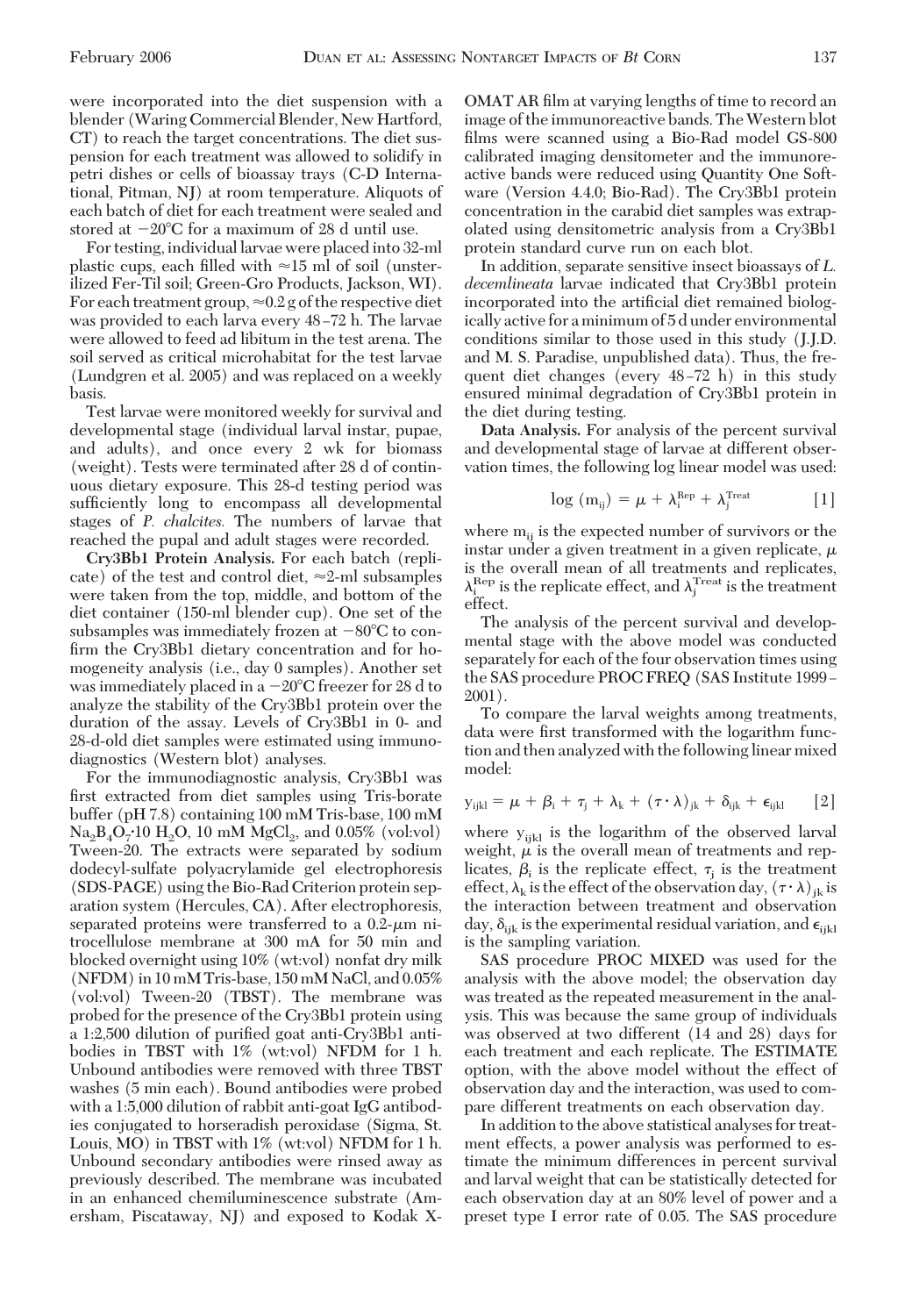**Table 2. Mean percent survival SE of** *P. chalcites* **larvae exposed to diets treated with test, control, and reference substances**

| Dietary treatment              | Number of replicates <sup><i>a</i></sup> | Day $7^b$       | Day 14           | Day 21          | Day 28           |
|--------------------------------|------------------------------------------|-----------------|------------------|-----------------|------------------|
| Cry3Bb1 protein                |                                          | $98.3 \pm 1.7a$ | $93.6 \pm 4.9a$  | $92.2 \pm 5.2a$ | $89.2 \pm 5.5a$  |
| Buffer control (assay control) | 6                                        | $98.3 \pm 1.7a$ | $93.6 \pm 4.9a$  | $93.6 \pm 4.9a$ | $93.6 \pm 4.9a$  |
| Assay control (diet only)      |                                          | $98.6 \pm 1.4a$ | $96.8 \pm 2.1a$  | $95.4 \pm 2.1a$ | $94.0 \pm 2.9a$  |
| Positive control (arsenate)    |                                          | $86.1 \pm 5.3$  | $77.2 \pm 7.7$ b | $69.7 \pm 6.3$  | $63.6 \pm 7.8$ b |
|                                |                                          |                 |                  |                 |                  |

*<sup>a</sup>* Ten to 12 larvae were tested for each replicate of the treatment.

*b* Means followed by the same letter in a column are not significantly different at the 0.05 error level according to likelihood ratio  $\chi^2$  tests.

POWER was used for this power analysis (SAS Institute 1999-2001).

Analysis of variance (ANOVA) was used to determine if there were any significant differences in the estimated Cry3Bb1 concentrations among different diet samples collected from the top, middle, and bottom parts of the test diet prepared at the beginning of the study (day 0). A two-sample *t*-test (SAS procedure PROC GLM) was used to evaluate if there was any significant difference in the estimated Cry3Bb1 concentration between diet samples prepared at day 0 and those stored at  $-20^{\circ}$ C for 28 d.

### **Results**

Dietary Assay. There were no significant differences in the percent survival of *P. chalcites* larvae among Cry3Bb1 treatment, buffer control, and assay control groups at any of the four observation days (days 7, 14, 21, and 28). The mean percentages of survival of *P. chalcites* larvae at 7 and 28 d were  $\approx 98$ and 89% for the Cry3Bb1 treatment, 98 and 94% for the buffer control, 99 and 94% for the assay control (dietonly), and 86 and 64% for the positive control (arsenate) treatment (Table 2).  $\chi^2$  tests detected significant differences in the mean percent survival at each of the 4 observation d between the positive arsenate control group and CryBb1 treatment, buffer control, or assay control groups.

There were no significant differences in the mean biomass of the larvae surviving 14 and 28 d among the Cry3Bb1, buffer control, and assay control groups; the mean biomass of the larvae ranged from 26.0 to 27.4 mg after 14 d and from 39.2 to 40.1 mg after 28 d (Table 3). However, mean biomass of the larvae surviving in the positive control group after 14 and 28 d was significantly lower than for the Cry3Bb1 treatment, buffer, or assay control groups (Table 3).

The developmental stages of *P. chalcites* after 7, 14, 21, and 28 d of dietary exposure are presented in Fig. 1 for each of the dietary treatments. For each of the observation days, *P. chalcites* larvae exposed to the Cry3Bb1 treatment, buffer control, and assay control were developmentally more advanced (second or higher instar) than those in the potassium arsenate treatment. At the termination of the assay (day 28),  $\approx$  42, 48, and 52% of the larvae in the Cry3Bb1 treatment, buffer control, and assay control groups, respectively, had pupated or eclosed to adults, whereas no larvae in the arsenate treatment advanced beyond the larval stage (Fig. 1).

Likelihood ratio  $\chi^2$  tests detected a significant difference in development of *P. chalcites* larvae exposed to Cry3Bb1, buffer control, and assay control at day 14 of the dietary exposure. No significant differences were detected among these three treatments at days 7, 21, and 28. Pairwise comparisons of the treatment effect at day 14 indicated that there was no significant difference in larval development between the Cry3Bb1 and buffer control groups, whereas the assay control differed significantly from the Cry3Bb1 and buffer control treatments.

The power analysis (Table 4) indicated that, at levels of 80% power and 5% type I error rate, the study design with 66 individuals of *P. chalcites*larvae for each treatment would have been able to detect a minimum  $\approx$ 14 (at day 7) to  $\approx$ 19% (at days 14, 21, and 28) reduction in survival rate of the test larvae relative to the buffer control group. At levels of 80% power and 5% type I error rate, the study design with 60 insects surviving at each treatment would have been able to detect a minimum  $\approx 21\%$  reduction or  $\approx 27\%$  increase in biomass measured at day 14 of the dietary exposure and an  $\approx$ 18% reduction or  $\approx$ 22% increase in biomass at 28 d.

**Cry3Bb1 Protein Analysis.** Mean levels of Cry3Bb1 in the diet samples taken from different positions within the diet containers (i.e., day 0 samples) ranged from 832 to 958  $\mu$ g/g of diet (Table 5). The differences of the Cry3Bb1 concentrations in all the test diet

**Table 3. Mean biomass of** *P. chalcites* **larvae exposed to diets treated with test, control, and reference substances**

| Dietary treatment              | Day 14              |                                 | Day 28              |                                 |  |
|--------------------------------|---------------------|---------------------------------|---------------------|---------------------------------|--|
|                                | No. insects weighed | Mean $\pm$ SE (mg) <sup>a</sup> | No. insects weighed | Mean $\pm$ SE (mg) <sup>a</sup> |  |
| Cry3Bb1 protein                | 61                  | $26.9 \pm 1.2a$                 | 58                  | $40.1 \pm 1.6a$                 |  |
| Buffer control (assay control) | 62                  | $26.0 \pm 0.9a$                 | 61                  | $39.9 \pm 1.1a$                 |  |
| Assay control (diet only)      | 63                  | $27.4 \pm 0.8a$                 | 61                  | $39.2 \pm 1.3a$                 |  |
| Positive control (arsenate)    | 51                  | $5.9 \pm 0.4$                   | 42                  | $12.7 \pm 0.7$ b                |  |

<sup>a</sup> Means followed by the same letter in a column are not significantly different at the 0.05 error level according to mixed linear model with repeated measures for the two different times of observation.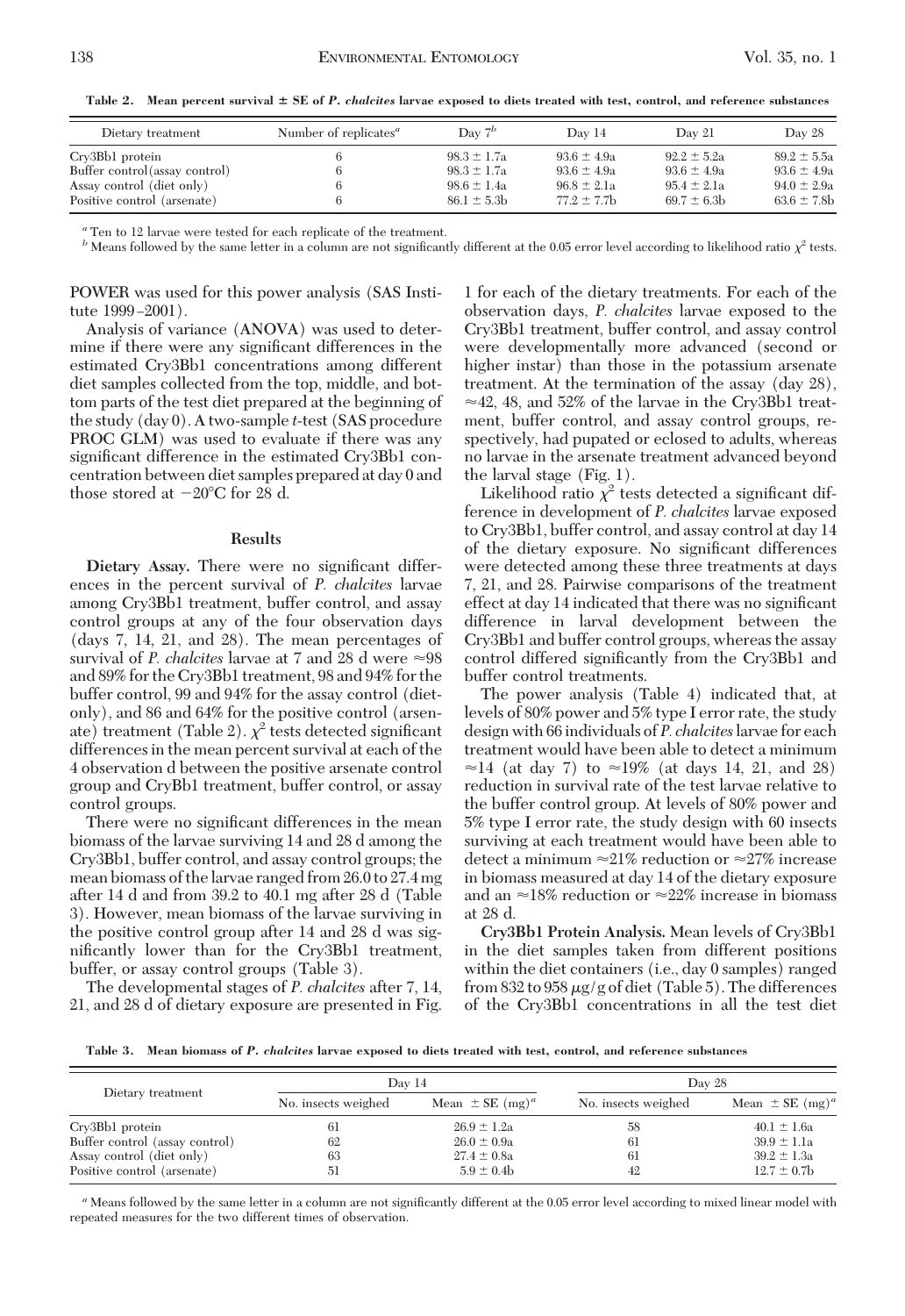

**Fig. 1.** Developmental stages of *P. chalcites* reached at 7, 14, 21, and 28 d afterlarvae were exposed continuously to different diet treatments. Bars followed by the same letter at each observation day within each figure are not significantly different at the 0.05 error level according to likelihood ratio  $\chi^2$  tests. A total of 60–66 larvae were tested for each of the diet treatments.

samples are within 10.5% of the target concentration (930  $\mu$ g/g of diet). Thus, the presumed concentration of 930  $\mu$ g Cry3Bb1 protein per gram of diet in the study was considered to be accurate. Statistical analyses of the data showed significant differences in levels of Cry3Bb1 in diet samples collected from different container positions  $(P = 0.0202)$  and no significant differences at different storage times  $(P = 0.2249)$ . Although there was a statistically significant difference in levels of the Cry3Bb1 concentration among the top, middle, and bottom of the diet preparation, the mean Cry3Bb1 concentration in all the test diet samples differed within  $\approx$ 11% of the target concentration. This range of differencesin Cry3Bb1 protein concentration

**Table 4. Power analyses on detectable differences in percent of survival and mean biomass of** *P. chalcites* **larvae between negative (buffer) control and the other treatments with 80% power and 5% type I error rate**

| Endpoints       | Observation<br>time (day) | Number of insects<br>observed for each<br>treatment $(n)$ | Observed means<br>$(Om)$ from negative<br>(buffer) control | Treatment means<br>$(Tm)$ to be detected<br>with 80% power | Percent differences of<br>detectable treatment means<br>relative to control means <sup>a</sup> |
|-----------------|---------------------------|-----------------------------------------------------------|------------------------------------------------------------|------------------------------------------------------------|------------------------------------------------------------------------------------------------|
| Survival $(\%)$ |                           | 66                                                        | 98.3                                                       | < 85.0                                                     | $< 13.5\%$                                                                                     |
|                 | 14                        | 66                                                        | 93.6                                                       | < 76.0                                                     | $<$ 18.8%                                                                                      |
|                 | 21                        | 66                                                        | 93.6                                                       | < 76.0                                                     | $<$ 18.8%                                                                                      |
|                 | 28                        | 66                                                        | 93.6                                                       | < 76.0                                                     | $<$ 18.8%                                                                                      |
| Biomass $(mg)$  | 14                        | 60                                                        | 25.1                                                       | $\leq$ 19.8 or $>$ 31.8                                    | $\leq$ 21.1% or $>$ 26.8%                                                                      |
|                 | 28                        | 60                                                        | 39.1                                                       | $<$ 32.0 or $>$ 47.9                                       | $\leq$ 18.2% or $>$ 22.3%                                                                      |

 $^a$  Calculated as  $\left[\,\left(\left|\mathbf{T_m}-\mathbf{O_m}\right|\right)/\mathbf{O_m}\right]\,\times\,100\%$ .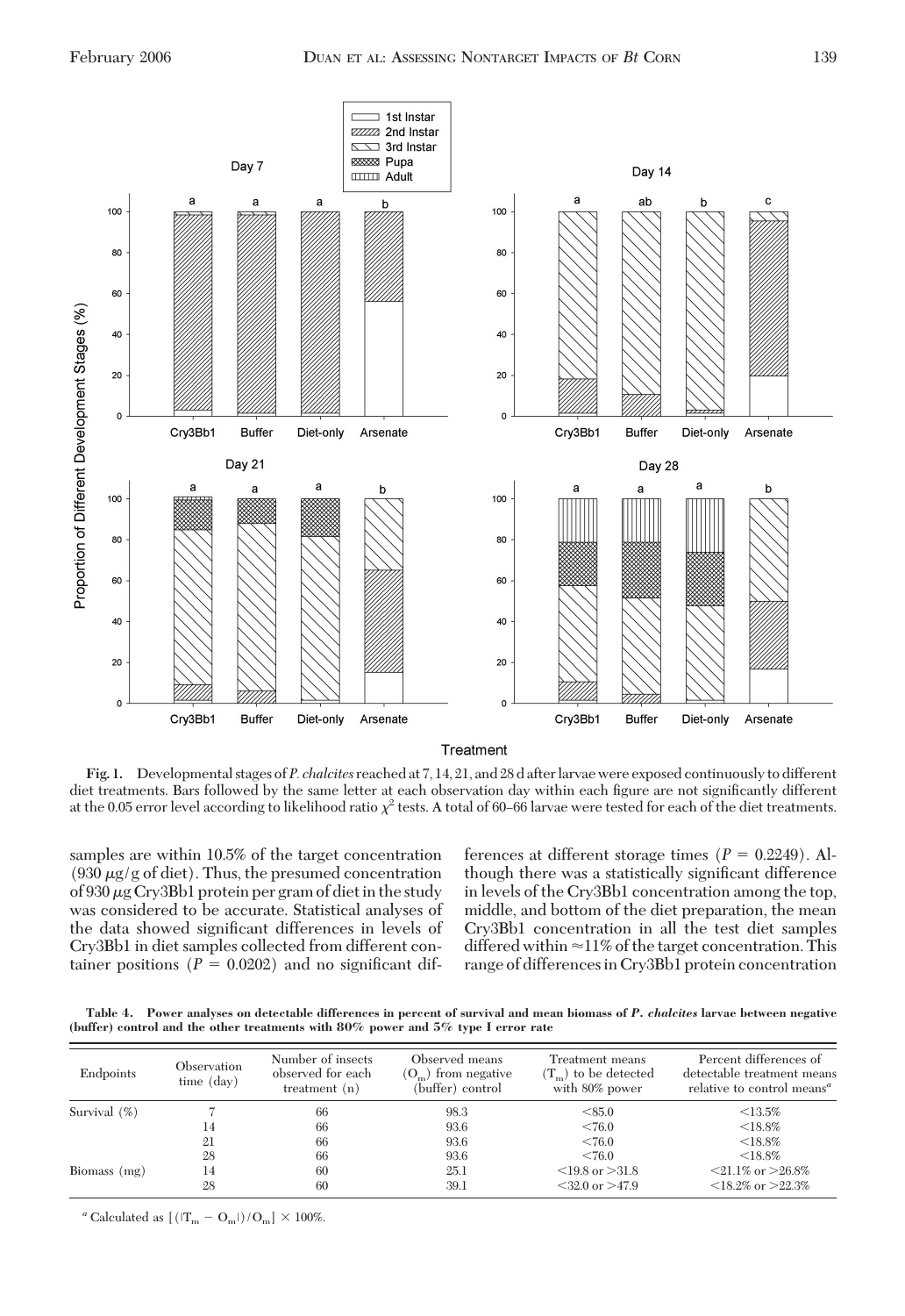| Dietary<br>treatment | Storage duration<br>(d) $(-20^{\circ}C)$ | Sampling<br>location | Number of diet<br>samples analyzed | Estimated mean<br>concn of Cry3Bb1<br>$(\mu g/g \text{ of diet})$ by<br>Western blot analysis <sup>a</sup> | Percent difference<br>relative to nominal<br>concentration<br>$(930 \mu g/g)^b$ |
|----------------------|------------------------------------------|----------------------|------------------------------------|------------------------------------------------------------------------------------------------------------|---------------------------------------------------------------------------------|
| Crv3Bb1 protein      |                                          | Top                  |                                    | 889                                                                                                        | $-4.4%$                                                                         |
|                      |                                          | Middle               |                                    | 832                                                                                                        | $-10.5%$                                                                        |
|                      |                                          | <b>Bottom</b>        | h                                  | 958                                                                                                        | $+3.0\%$                                                                        |
|                      | 28                                       | Middle               | 6                                  | 1007                                                                                                       | $+8.3%$                                                                         |
| Buffer control       |                                          | Middle               |                                    | $<$ LOO                                                                                                    | <b>NA</b>                                                                       |
|                      |                                          | Middle               |                                    | 0.250                                                                                                      | NA                                                                              |

**Table 5. Levels of Cry3Bb1 proteins estimated with Western blot analysis in diet samples used in** *P. chalcites* **feeding assays**

 $a$  Limit of quantification (LOQ) = 0.0625 ng.<br>*b* Calculated as [(estimated mean concentration – nominal concentration)/nominal concentration] × 100%.

NA, not applicable.

among different test diet samples is generally acceptable for these kinds of regulatory toxicity studies. Western blot analyses showed that two of the six buffer control diet samples analyzed were contaminated with small amounts of Cry3Bb1 protein (mean concentration from the two samples  $= 0.25 \mu g/g$  diet, or  $0.03\%$  of the target test substance concentration).

## **Discussion**

Results from this study show that the Cry3Bb1 protein at 10 times the maximum concentration expressed in MON 863 corn tissues (930  $\mu$ g/g of diet) had no apparent adverse effects on the survival, growth, and development of larvae of *P. chalcites,* and thus is expected to pose no risk to this nontarget beneficial insect. The robustness of these findings is supported by the extended period (28 d) of continuous exposure, the high dietary Cry3Bb1 concentration that remained at the original level (930  $\mu$ g/g diet) throughout the assay, and the sensitivity of the assay design as shown by the statistical power analyses.

Tier-I toxicity testing has been used in regulatory risk assessment for analyzing the potential hazard of insecticidal products under worst-case scenarios. Data generated through tier-I testing often help scientists decide whether higher-tier field studies are warranted for specific natural enemy communities. Under the current EPA regulatory risk framework for PIPs (e.g., Cry proteins produced in *Bt* plants), if no adverse effects are detected under worst-case conditions of the tier-I toxicity tests, minimal risks are assumed, and no further data are required. Because testing all taxa in an exposed ecosystem or environment is impossible, appropriate surrogate species are selected and tested in tier-I laboratory studies to serve as indicators of risk to other nontarget arthropods. Because of its high abundance and role in biological control in the Midwestern corn belt, *P. chalcites* may be an appropriate surrogate species for predatory guilds of Carabidae that have similar ecological and biological characteristics for assessing potential risk of genetically modified corn expressing coleopteran-active PIPs (such as Cry3Bb1 protein).

Diet-incorporated assays are an important early step in assessing the risk of PIPs to nontarget organisms, but they are only one aspect of the risk-analysis framework. The dietary-exposure assay reported in this study did not involve study into exposure of *P. chalcites* through its prey feeding on the transgenic plants or artificial diet containing Cry3Bb1 proteins. However, recent studies have shown that the magnitude of secondary exposure of plant-produced *Bt* Cry proteins through prey-mediated trophic interactions is much less than the primary (direct) exposure (e.g., Head et al. 2001, Raps et al. 2001, Dutton et al. 2002, Brandt et al. 2004). This is largely because the maximum amount of plant-produced *Bt* Cry proteins that an insect herbivore (prey) can carry is limited by the total volume of its alimentary canal, the rate of intake of the *Bt* plant tissues, and its susceptibility to the insecticidal proteins. Studies by Head et al. (2001) and Raps et al. (2001) also suggest that some sap-feeding insect herbivores (e.g., aphids) may not ingest plantproduced *Bt* Cry proteins if those proteins are not present in phloem tissue. In nature, larvae of *P. chalcites* likely do not feed on plant tissues, but instead prey on insect herbivores that may have fed on the plant tissues containing the insecticidal protein. In the direct, dietary-exposure assay reported here, the concentration of Cry3Bb1 in the test diet was 10 times greater than the maximum level of the Cry3Bb1 protein expressed in MON863 corn plant tissue, and thus ensures a highly conservative margin of safety in concluding there are no adverse effects on *P. chalcites* larvae even when a reasonable level of season long exposure is assumed.

Dutton et al. (2002) suggested that direct toxicity from *Bt* crops through prey to predatorsis minimal and that the adverse effects of *Bt* Cry proteins on certain predators previously reported in the literature (e.g., Hilbeck et al. 1998a, b, 1999) were likely the result of reductions in prey quality (e.g., Romeis et al. 2004). Although reductions in prey quality may have important implications for the fitness of specialist predators that rely only on *Bt*-crop impacted prey, this type of prey-mediated trophic effect on generalist predators such as *P. chalcites* is likely to be minimal. Recent field studies revealed no significant differences in populations of *P. chalcites* in MON 863 versus nontransgenic fields (Bhatti et al. 2005, J.J.D., unpublished data). Taken together, these data support the conclusion that MON 863 corn will not adversely affect populations of the nontarget species *P. chalcites.*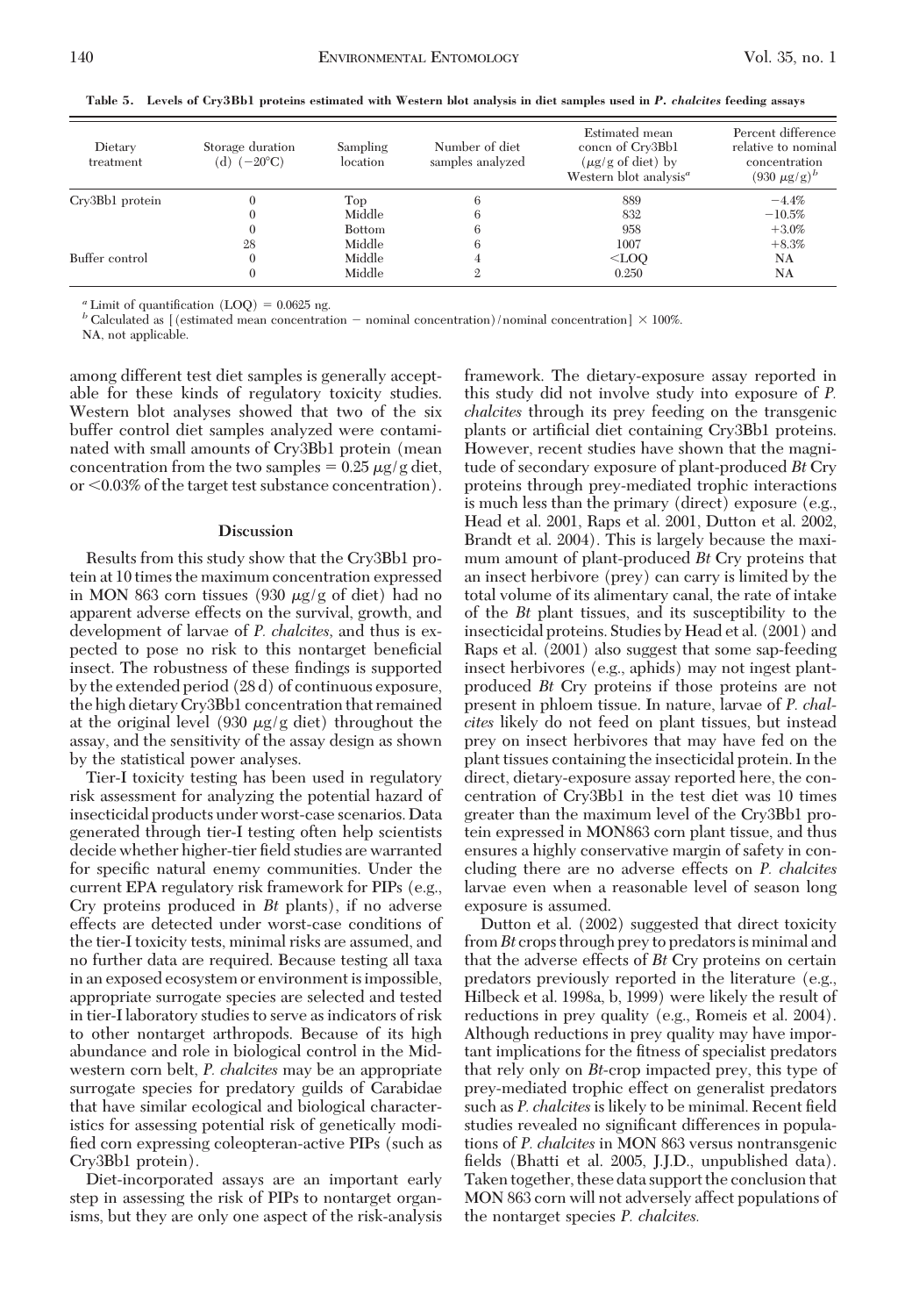One component of this study that is seldom included in published records of diet-incorporated toxicity assays is substantiation that the toxin is stable in the test diet and administered at the same level throughout the entire experiment. Proteinases that are present in artificial diets that contain animal or plant tissues may degrade the Cry proteins over time. In this study,Western blot analyses showed that the Cry3Bb1 protein was intact in all the diet samples used in the study and that the levels were fairly consistent in all test diet samples throughout the experiment.

Marvier (2001) criticized some nontarget organism studies designed with small sample sizes  $(n = 4 \text{ or }$ less), pointing out that inadequate sample sizes could hinder statistical detection of small treatment differences when the amount of variability is large among replicates. In this study, the statistical power analysis (Table 4) indicates that, at levels of 80% power and 5% type I error rate, the study design with 66 or 60 *P. chalcites* larvae per treatment is able to detect a 14-19% reduction in survival and an 18-21% reduction or 22–27% increase in larval biomass, respectively. Although there are no stringent rules about how much power is sufficient for a study of this nature, power of 80% used in this study is generally recognized to be adequate for detecting the specified magnitude of treatment effect (i.e., 20% reduction in insect survival from aninsecticide treatment relative to control) (Cohen 1988, Murphy and Myors 1998, Candolfi et al. 2000). The ability of this study design to detect the small differences in survival and larval biomass further indicates that the effect of MON 863 corn expressing the Cry3Bb1 protein on *P. chalcites,* if any, would be minimal, and practically undetectable.

### **Acknowledgments**

We thank A. Huber and T. McCusker for help with collecting *P. chalcites* eggs, J. Herbert for conducting the Western blot analysis of test diet samples, D. Ward, G. Head, and M. McKee for reviewing the study protocol, and J. Huesing, S. Levine, T. E. Nickson, R. Fuchs, B. Heydens, T. K. Ball, T. McCleary, J. Purcell, S. Schuette, S. Starter, E. Riddick, and W. French for reviewing the manuscript.

#### **References Cited**

- **Al-Deeb, M. A., and G. E. Wilde. 2003.** Effect of *Bt* corn expressing the Cry3Bb1 toxin for corn rootworm control on above ground nontarget arthropods. Environ. Entomol. 32: 1164-1170.
- **Al-Deeb, M. A., G. E.Wilde, J. M. Blair, J. M., and T. C. Todd. 2004.** Effect of *Bt* corn rootworm on non-target soil microarthropods and nematodes. Environ. Entomol. 32:  $859 - 865.$
- **Bhatti, M., J. J. Duan, G. Head, C-J. Jiang, M. J. McKee, T. E. Nickson, C. L. Pilcher, and C. D. Pilcher. 2005.** Field evaluation of the impact of transgenic *Bt* corn resistant to corn rootworm (Coleoptera: Chrysomelidae) on ground-dwelling invertebrates. Environ. Entomol. 35: 1325-1335.
- **Bousquet, Y., and A. Larochelle. 1993.** Catalogue of the Geadephaga (Coleoptera: Trachypachidae, Rhysodidae,

Carabidae including Cicindelini) of America north of Mexico. Mem. Entomol. Soc. Can. 167: 1-397.

- **Brandt, S. L., T. A. Coudron, J. Habibi, G. R. Brown, O. M. Ilagan, R. M. Wagner, M. K. Wright, E. A. Backus, and J. E. Huesing. 2004.** Interaction of two *Bacillus thuringiensis* delta-endotoxins with the digestive system of *Lygus Hesperus.* Curr. Microbiol. 48: 1-9.
- **Clark, M. S., J. M. Luna, N. D. Stone, and R. R. Youngman. 1994.** Generalist predator consumption of armyworm (Lepidoptera: Noctuidae) and effect of predator removal on damage in no-till corn. Environ. Entomol. 23: 617-622.
- **Candolfi, M. P., S. Blumel, R. Forster, F. M. Bakker, G. Grimm, S. A. Hassan, U. Heimbach, M. A. Mead-Briggs, E. Rebber, R. Schmuck, and H. Vogt. 2000.** Guidelines to evaluate side effects of plant protection products to non-target arthropods. International Organization for Biological and Integrated Control of Noxious Animals and Plants, Reinheim, Germany.
- **Cohen, J. 1988.** Statistical power analysis for the behavioral sciences. Lawrence Elbaum Associates, Hillsdale, NJ.
- **Davis, P. M., and S. Coleman, 1997. Managing corn rootworms (Coleoptera: Chrysomelidae) on dairy farms: the need for a soil insecticide. J. Econ. Entomol. 79: 303–310.**
- **Donovan, W. P., M. J. Rupar, A. C. Slaney, T. Malvar, M. C. Gawron-Burke, and T. B. Johnson. 1992.** Characterization of two genes encoding *Bacillus thuringiensis* insecticidal crystal proteins toxic to Coleoptera species. Appl Environ. Microbiol. 58: 3921-3927.
- **Dudin, Y. A., B-P. Tonnu, L. D. Abee, and R. P. Lirette. 2001.** *Bt* Cry3Bb1.11098 and NPTII protein levels in samples of tissue collected from corn event MON 863 grown in 1999 field trials. Monsanto Company, St. Louis, MO.
- **Dutton, A., H. Klein, J. Romeis, and F. Bigler. 2002.** Uptake of *Bt*-toxin by herbivores on transgenic maize and consequences for the predator *Chrysoperla carnea.* Ecol. Entomol. 27: 441-447.
- **Goulet, H. 1976.** A method for rearing ground beetles (Coleoptera: Carabidae). Coleopt. Bull. 30: 33-36.
- **Head, G. P., C. R. Brown, M. E. Groth, and J. J. Duan. 2001.** Cry1Ac protein levels in phytophagous insects feeding on transgenic corn: implications for secondary exposure risk assessment. Entomol. Exp. Appl. 99: 37-45.
- **Hilbeck, A., W. J. Moar, M. Pusztai-Carey, A. Filippini, and F. Bigler. 1998a.** Toxicity of *Bacillus thuringiensis* Cry1Ab toxin to the predator *Chrysoperla carnea* (Neuroptera: Chrysopidae). Environ. Entomol. 27: 1255-1263.
- **Hilbeck, A., M. Baumgartner, P. M. Fried, and F. Bigler. 1998b.** Effects of transgenic *Bacillus thuringiensis* cornfed prey on mortality and development time of immature *Chrysoperla carnea* (Neuroptera: Chrysopidae). Environ. Entomol. 27: 480-487.
- **Hilbeck, A., W. J. Moar, M. Pusztai-Carey, A. Filippini, and F. Bigler. 1999.** Prey-mediated effects of Cry1Ab toxin and protoxin and Cry2A protoxin on the predator *Chry*soperla carnea. Entomol. Exp. Appl. 91: 305-316.
- **Kirk, V. M. 1975.** Biology of *Pterostichus chalcites,* and ground beetles of cropland. Ann. Entomol. Soc. Am. 68: 855-858.
- **Kromp, B. 1999.** Carabid beetles in sustainable agriculture: a review on pest control efficacy, cultivation impacts and enhancement. Agric. Ecosys. Environ. 74: 187-228.
- **Krysan, J. L., J. J. Jackson, and A. C. Lew. 1984.** Field termination of egg diapausein*Diabrotica*with new evidence of extended diapause in *D. barberi* (Coleoptera: Chrysomelidae). Environ. Entomol. 13: 1237-1240.
- **Kuhar, T. P., R. R. Youngman, and C. A. Laub. 1997.** Risk of western corn rootworm (Coleoptera: Chrysomelidae)